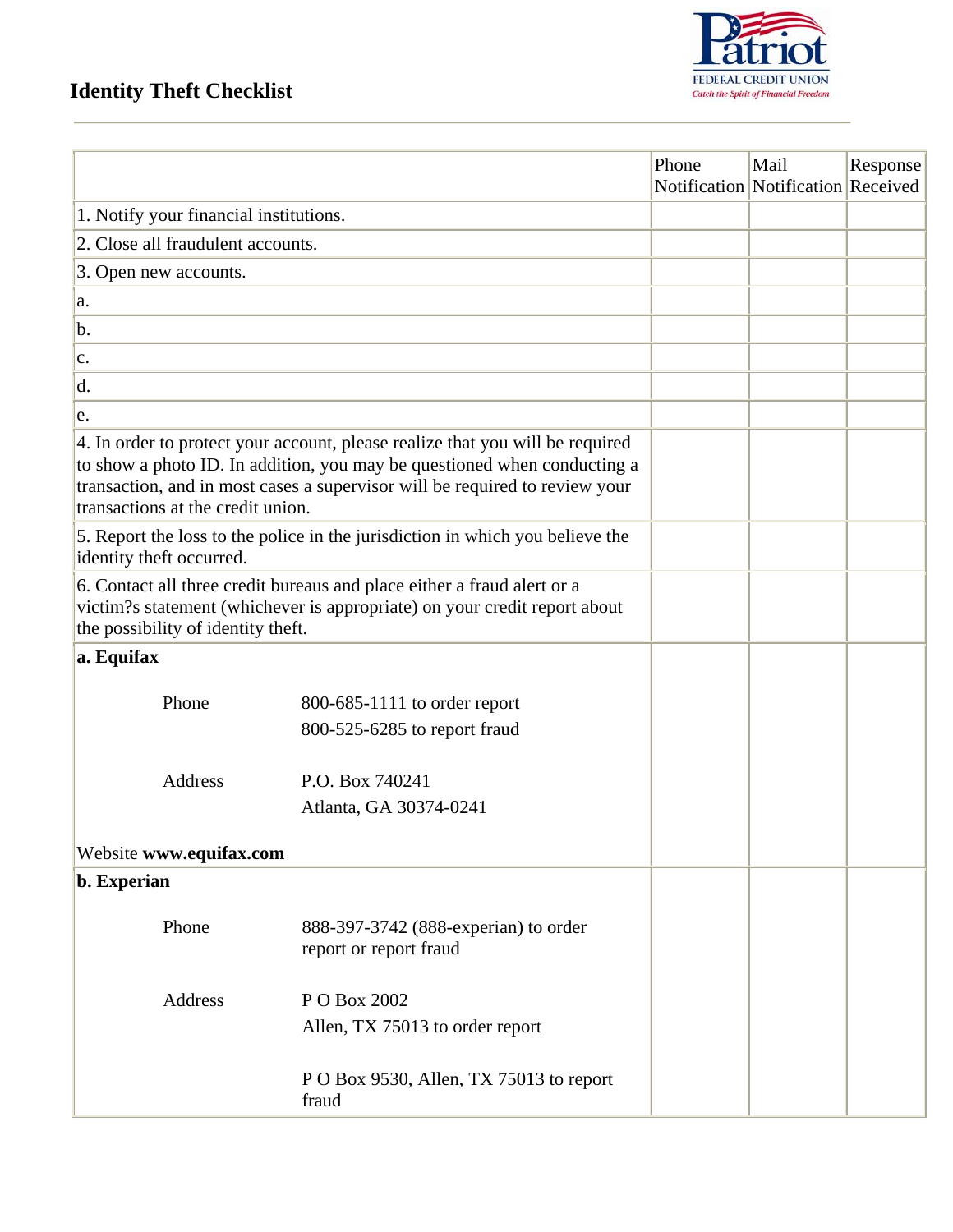

## **Catch the Spiri** of Financial Freedom Website **www.experian.com c. Trans Union** Phone 800-888-4213 to order report 800-680-7289 to report fraud Address P.O. Box 1000 Chester, PA 19022 to order report P.O. Box 6790 Fullerton, CA 92634 to report fraud Website **www.tuc.com**  7. Complete the Identity Theft Affidavit and forward it to each company where a fraudulent transaction has occurred. Use certified mail. a.  $h_{\cdot}$ c. d. e. 8. Contact the Federal Trade Commission (FTC) Hotline. a. 800-IDTHEFT (800-438-4338) b. **www.ftc.gov**  c. Additional information on identity theft can be obtained on this website. 9. Read "When Bad Things Happen to Your Good Name". The credit union can supply you with a copy or you can access it at **www.ftc.gov** 10. Keep copies of all written correspondence. a. b. c. d. e.